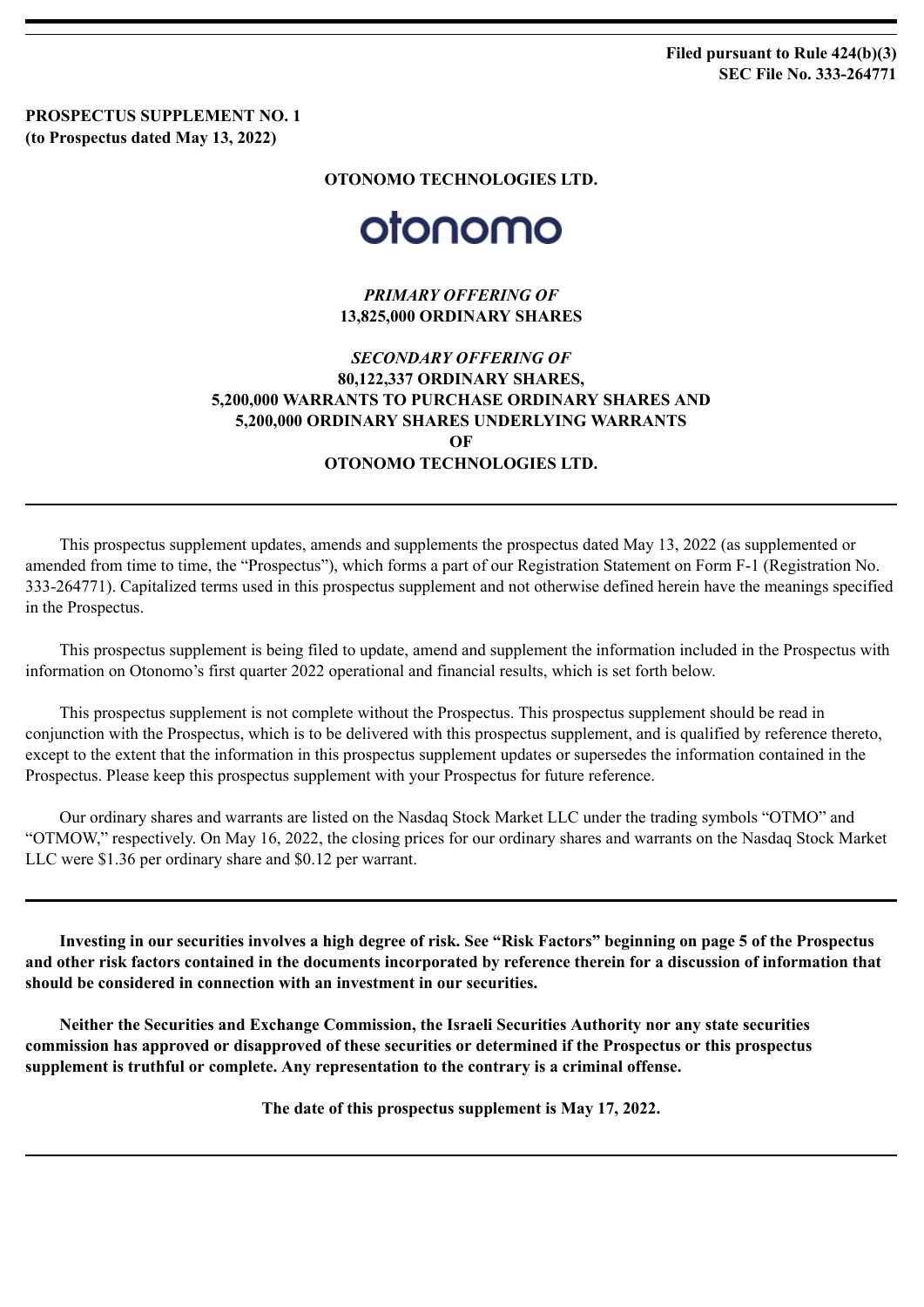## **First Quarter 2022 Highlights and Recent Developments**

#### **First Quarter 2022 Financial Highlights**

- Total revenue for the first quarter was \$1.03 million compared to \$0.22 million in the first quarter 2021
- GAAP operating loss for the first quarter was \$15.1 million compared to a loss of \$4.3 million in the first quarter 2021
- Non-GAAP operating loss for the first quarter was \$12.5 million compared to a loss of \$3.8 million in the first quarter 2021
- Cash and cash equivalents and restricted cash as of March 31, 2022, was \$196.8 million

#### **First Quarter 2022 Company Highlights**

- Added 10 new customers
- Quarterly recurring revenue grew 40% compared to the previous quarter
- Recurring revenue backlog more than doubled compared to the previous quarter
- Bookings\* of recurring revenue nearly doubled compared to the previous quarter
- Backlog\*\* increased 61% compared to the previous quarter and 207% year over year
- Signed one of the top 5 global OEM's bringing the total number of OEM contracts to 23. Those combined contracts represent over 50M addressable connected vehicles
- Average sales cycle time decreased 30% compared to the previous quarter and decreased 20% year over year
- Acquired The Floow, a leader in connected insurance technology

\*Booking: Total value of contract that was signed during the reporting quarter over the full term of the contract.

\*\*Backlog: Secured future revenue as of end of quarter.

#### **Use of Non-GAAP Financial Information**

In addition to reporting financial results in accordance with generally accepted accounting principles, or GAAP, Otonomo uses non-GAAP measures of operating loss, which are adjustments from results based on GAAP to exclude, as applicable, stock-based compensation expenses, amortization of intangible assets and depreciation. Otonomo's management believes the non-GAAP financial information provided in this release is useful to investors' understanding and assessment of Otonomo's ongoing core operations and prospects for the future. The presentation of this non-GAAP financial information is not intended to be considered in isolation or as a substitute for results prepared in accordance with GAAP. A reconciliation of the non-GAAP financial measures discussed in this press release to the most directly comparable GAAP financial measures is included with the financial statements contained in this press release. Management uses both GAAP and non-GAAP information in evaluating and operating business internally and as such has determined that it is important to provide this information to investors.